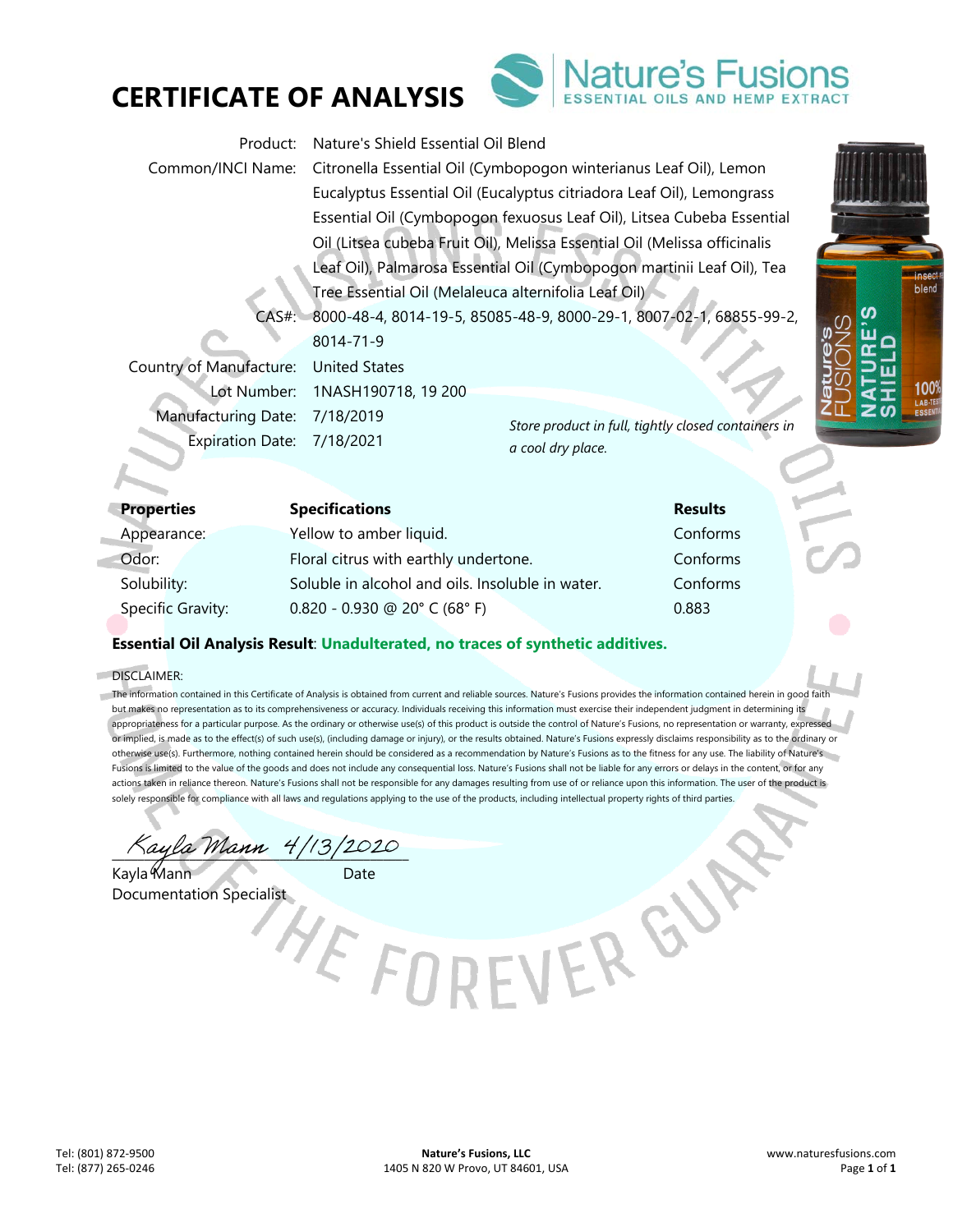# **CERTIFICATE OF ANALYSIS**



| Product:                   | Nature's Shield Essential Oil Blend                  |                                                                           |  |
|----------------------------|------------------------------------------------------|---------------------------------------------------------------------------|--|
| Common/INCI Name:          |                                                      | Citronella Essential Oil (Cymbopogon winterianus Leaf Oil), Lemon         |  |
|                            |                                                      | Eucalyptus Essential Oil (Eucalyptus citriadora Leaf Oil), Lemongrass     |  |
|                            |                                                      | Essential Oil (Cymbopogon fexuosus Leaf Oil), Litsea Cubeba Essential     |  |
|                            |                                                      | Oil (Litsea cubeba Fruit Oil), Melissa Essential Oil (Melissa officinalis |  |
|                            |                                                      | Leaf Oil), Palmarosa Essential Oil (Cymbopogon martinii Leaf Oil), Tea    |  |
|                            | Tree Essential Oil (Melaleuca alternifolia Leaf Oil) |                                                                           |  |
| CAS#                       |                                                      | 8000-29-1, 8000-48-4, 8007-02-1, 68855-99-2, 8014-71-9, 8014-19-5,        |  |
|                            | 85085-48-9                                           |                                                                           |  |
| Country of Manufacture:    | <b>United States</b>                                 |                                                                           |  |
| Lot Number:                | 1NASH190718 19200                                    |                                                                           |  |
| Manufacturing Date:        | 7/18/2019                                            | Store product in full, tightly closed containers in                       |  |
| Expiration Date: 7/18/2021 |                                                      | a cool dry place.                                                         |  |

| $\boldsymbol{\mathsf{S}}$<br>Ų | <b>Insect</b><br>blend<br>100%<br>¢<br>LAB-TEST<br><u>ທ</u><br><b>ESSENTIAL</b> |
|--------------------------------|---------------------------------------------------------------------------------|

| <b>Properties</b> | <b>Specifications</b>                            | <b>Results</b> |
|-------------------|--------------------------------------------------|----------------|
| Appearance:       | Yellow to amber liquid.                          | Conforms       |
| Odor:             | Floral citrus with earthly undertone.            | Conforms       |
| Solubility:       | Soluble in alcohol and oils. Insoluble in water. | Conforms       |
| Specific Gravity: | $0.858 - 0.922$ @ 20° C (68° F)                  | 0.883          |

### **Essential Oil Analysis Result**: **Unadulterated, no traces of synthetic additives.**

#### DISCLAIMER:

The information contained in this Certificate of Analysis is obtained from current and reliable sources. Nature's Fusions provides the information contained herein in good faith but makes no representation as to its comprehensiveness or accuracy. Individuals receiving this information must exercise their independent judgment in determining its appropriateness for a particular purpose. As the ordinary or otherwise use(s) of this product is outside the control of Nature's Fusions, no representation or warranty, expressed or implied, is made as to the effect(s) of such use(s), (including damage or injury), or the results obtained. Nature's Fusions expressly disclaims responsibility as to the ordinary or otherwise use(s). Furthermore, nothing contained herein should be considered as a recommendation by Nature's Fusions as to the fitness for any use. The liability of Nature's Fusions is limited to the value of the goods and does not include any consequential loss. Nature's Fusions shall not be liable for any errors or delays in the content, or for any actions taken in reliance thereon. Nature's Fusions shall not be responsible for any damages resulting from use of or reliance upon this information. The user of the product is solely responsible for compliance with all laws and regulations applying to the use of the products, including intellectual property rights of third parties.

 $\Delta$ ayla Mann  $8/28/2019$ 

Kayla⁄Mann Date Documentation Specialist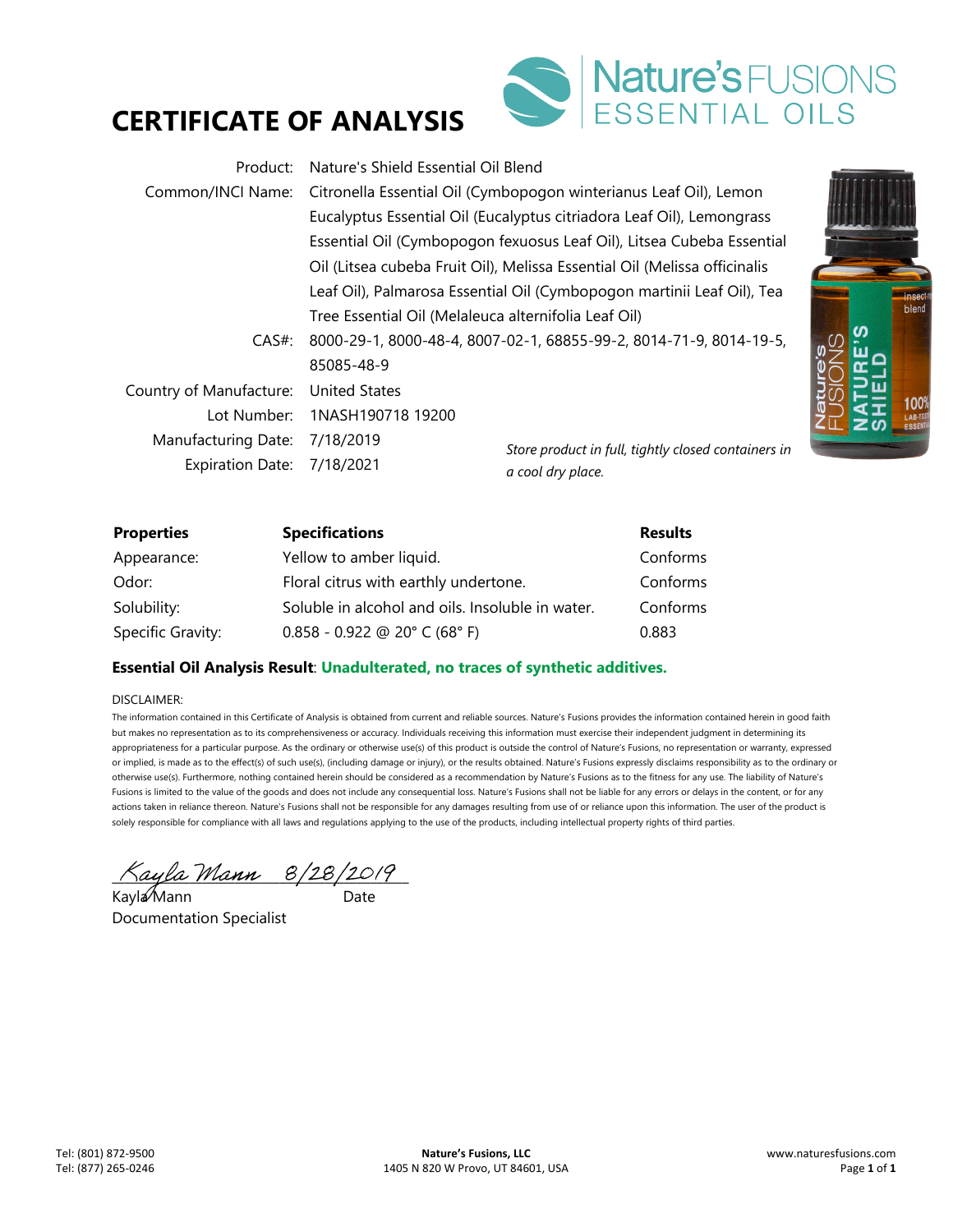# **CERTIFICATE OF ANALYSIS**



| Product:                                                               | Nature's Shield Essential Oil Blend                                   |                                                                           |  |
|------------------------------------------------------------------------|-----------------------------------------------------------------------|---------------------------------------------------------------------------|--|
| Common/INCI Name:                                                      |                                                                       | Citronella Essential Oil (Cymbopogon winterianus Leaf Oil), Lemon         |  |
|                                                                        | Eucalyptus Essential Oil (Eucalyptus citriadora Leaf Oil), Lemongrass |                                                                           |  |
|                                                                        | Essential Oil (Cymbopogon fexuosus Leaf Oil), Litsea Cubeba Essential |                                                                           |  |
|                                                                        |                                                                       | Oil (Litsea cubeba Fruit Oil), Melissa Essential Oil (Melissa officinalis |  |
| Leaf Oil), Palmarosa Essential Oil (Cymbopogon martinii Leaf Oil), Tea |                                                                       |                                                                           |  |
|                                                                        | Tree Essential Oil (Melaleuca alternifolia Leaf Oil)                  |                                                                           |  |
| CAS#                                                                   | 8000-29-1, 8000-48-4, 8007-02-1, 68855-99-2, 8014-71-9, 8014-19-5,    |                                                                           |  |
|                                                                        | 85085-48-9                                                            |                                                                           |  |
| Country of Manufacture:                                                | <b>United States</b>                                                  |                                                                           |  |
| Lot Number:                                                            | <b>NASH</b>                                                           |                                                                           |  |
| Manufacturing Date:                                                    | 3/6/2019                                                              | Store in air tight container; in a cool dry area;                         |  |
| Expiration Date: 3/6/2021                                              |                                                                       | away from direct sunlight.                                                |  |

| <b>Insect</b><br>blend<br>100%<br>LAB-TEST<br>ESSENTIA |
|--------------------------------------------------------|
|                                                        |

| <b>Properties</b> | <b>Specifications</b>                            | <b>Results</b> |
|-------------------|--------------------------------------------------|----------------|
| Appearance:       | Yellow to amber liquid.                          | Conforms       |
| Odor:             | Floral citrus with earthly undertone.            | Conforms       |
| Solubility:       | Soluble in alcohol and oils. Insoluble in water. | Conforms       |
| Specific Gravity: | $0.858 - 0.922$ @ 20° C (68° F)                  | 0.884          |

### **Essential Oil Analysis Result**: **Unadulterated, no traces of synthetic additives.**

#### DISCLAIMER:

The information contained in this Certificate of Analysis is obtained from current and reliable sources. Nature's Fusions provides the information contained herein in good faith but makes no representation as to its comprehensiveness or accuracy. Individuals receiving this information must exercise their independent judgment in determining its appropriateness for a particular purpose. As the ordinary or otherwise use(s) of this product is outside the control of Nature's Fusions, no representation or warranty, expressed or implied, is made as to the effect(s) of such use(s), (including damage or injury), or the results obtained. Nature's Fusions expressly disclaims responsibility as to the ordinary or otherwise use(s). Furthermore, nothing contained herein should be considered as a recommendation by Nature's Fusions as to the fitness for any use. The liability of Nature's Fusions is limited to the value of the goods and does not include any consequential loss. Nature's Fusions shall not be liable for any errors or delays in the content, or for any actions taken in reliance thereon. Nature's Fusions shall not be responsible for any damages resulting from use of or reliance upon this information. The user of the product is solely responsible for compliance with all laws and regulations applying to the use of the products, including intellectual property rights of third parties.

 $\land$ ayla Mann  $8/28/2019$ 

Kayla Mann ann an Date Documentation Specialist